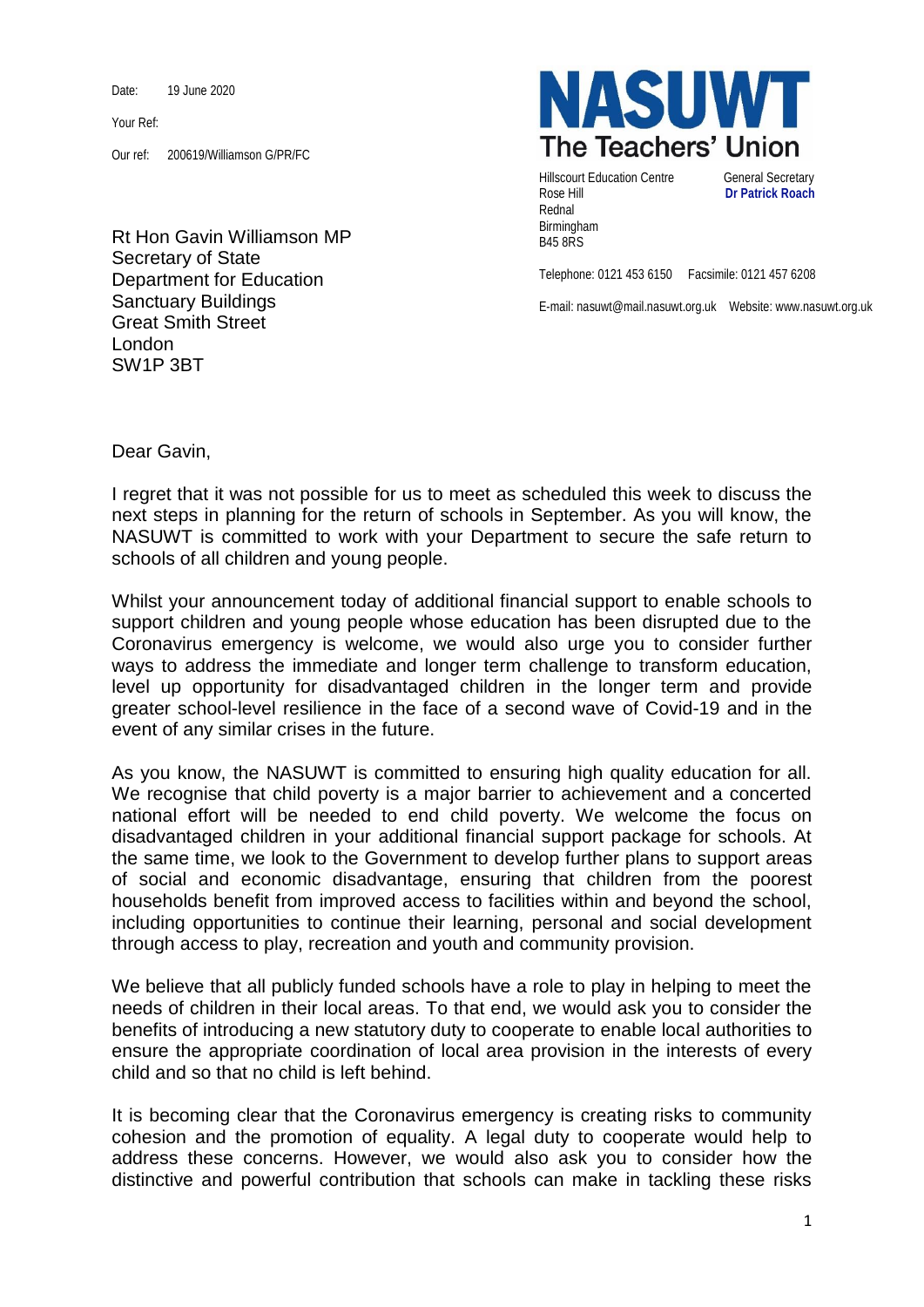can be further encouraged and supported as part of the Government's Covid-19 response.

In supporting children and young people to re-engage successfully back into formal education, we look forward to discussing with you action to address the following:

- the entitlement of every child to a broad, balanced and relevant curriculum offer in schools;
- the provision of personal, social and health education and mental health support to enable the transition back into formal learning for children who have been affected during this crisis;
- ensuring that schools remain covid-safe for all staff and pupils now and beyond September 2020;
- promoting a COVID-resilient pedagogy based upon proven approaches to blended learning;
- freeing teachers to teach and removing excessive workload burdens, bureaucracy and other tasks that distract teachers from their core role of teaching and leading and managing teaching and learning;
- the provision of extra facilities including the ongoing provision of free school meals, breakfast clubs, and support for children at the end of the school day, recognising the significant contribution this can make to improving outcomes for disadvantaged children;
- improving education outcomes for the most disadvantaged by enabling children to receive individual attention and support, for example by reducing class sizes;
- delivering a national technology offer to assist teachers to provide enhanced support for children's learning and inviting technology companies and suppliers to invest in technology and support for children's learning;
- extending work-based learning and apprenticeship opportunities for 16-19 year olds;
- enhancing guidance and support for young people who are transferring to work, training/apprenticeships and into higher education;
- introducing additional measures to address teacher shortages and guarantee the provision of sufficient numbers of qualified teachers, including supply teachers, to meet future needs and challenges;
- investing in teacher preparation and development to equip teachers with skills and resilience to continue to support children's learning during this period; and
- enabling school leaders to lead the collaborative and collegiate working practices that will be needed in the face of the impact of the virus on provision within individual settings.